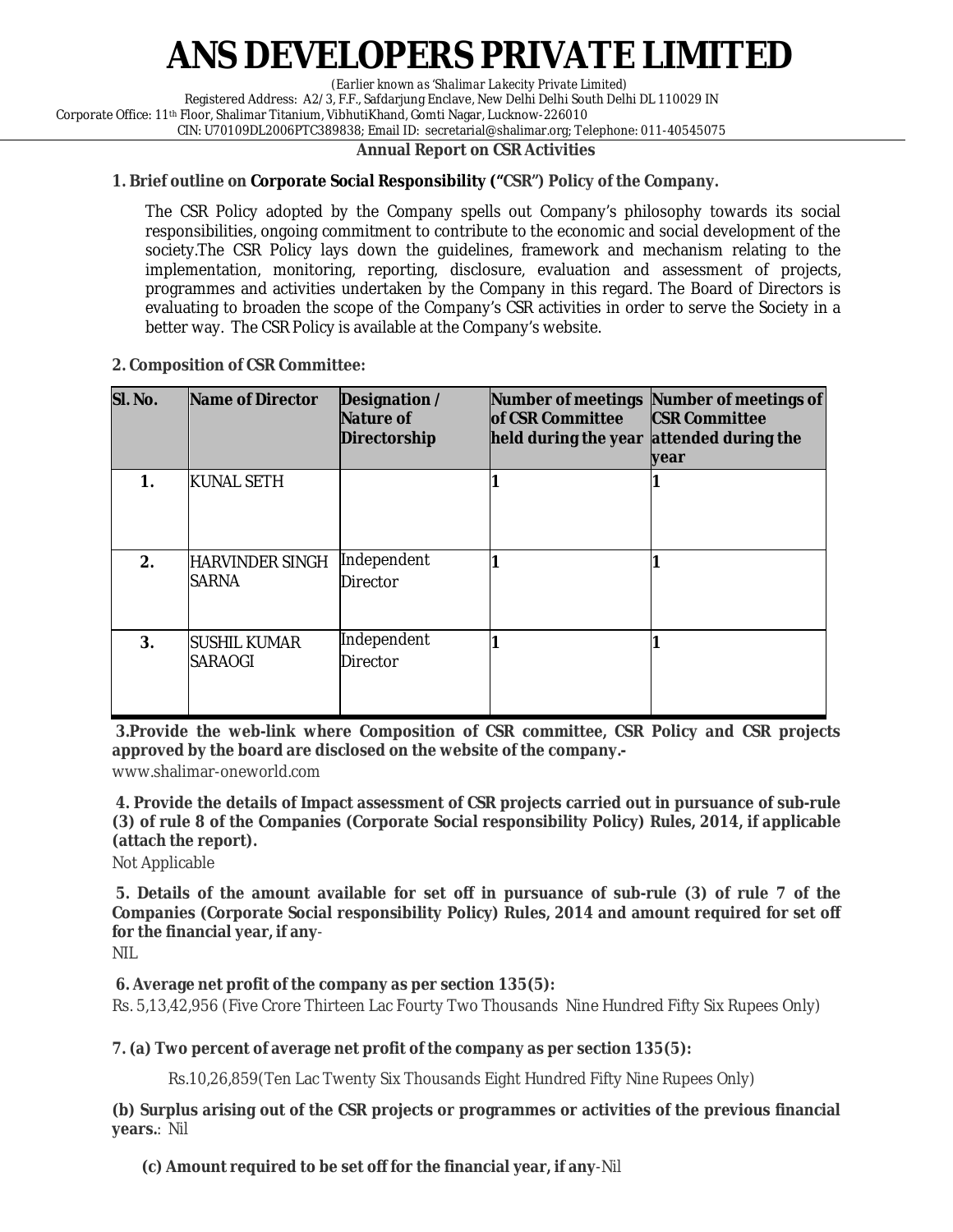# **ANS DEVELOPERS PRIVATE LIMITED**

*(Earlier known as 'Shalimar Lakecity Private Limited)*

Registered Address: A2/3, F.F., Safdarjung Enclave, New Delhi Delhi South Delhi DL 110029 IN

Corporate Office: 11th Floor, Shalimar Titanium, VibhutiKhand, Gomti Nagar, Lucknow-226010 CIN: U70109DL2006PTC389838; Email ID: secretarial@shalimar.org; Telephone: 011-40545075

## **(d) Total CSR obligation for the financial year (7a+7b-7c).-**

Rs.10,26,859(Ten Lac Twenty Six Thousands Eight Hundred Fifty Nine Rupees Only)

## **8. (a) CSR amount spent or unspent for the financial year:**

|                                                                            | <b>Amount Unspent (in Rs.)</b>                |                      |                                                                                                                                           |         |                   |  |  |  |
|----------------------------------------------------------------------------|-----------------------------------------------|----------------------|-------------------------------------------------------------------------------------------------------------------------------------------|---------|-------------------|--|--|--|
| <b>Total Amount</b><br>Spent for the<br><b>Financial Year.</b><br>(in Rs.) | Unspent CSR Account as per<br>section 135(6). |                      | Total Amount transferred to Amount transferred to any fund specified under<br>Schedule VII as per second proviso to section<br>$135(5)$ . |         |                   |  |  |  |
|                                                                            | Amount.                                       | Date of<br>transfer. | Name of the<br><b>Fund</b>                                                                                                                | Amount. | Date of transfer. |  |  |  |
| Rs.10,88,879(Ten                                                           | Nil                                           |                      |                                                                                                                                           | Nil     |                   |  |  |  |
| Lac Eighty Eight                                                           |                                               |                      |                                                                                                                                           |         |                   |  |  |  |
| <b>Thousands Eight</b>                                                     |                                               |                      |                                                                                                                                           |         |                   |  |  |  |
| Hundred Seventy                                                            |                                               |                      |                                                                                                                                           |         |                   |  |  |  |
| Nine Rupees Only                                                           |                                               |                      |                                                                                                                                           |         |                   |  |  |  |
|                                                                            |                                               |                      |                                                                                                                                           |         |                   |  |  |  |

- **(b) Details of CSR amount spent against ongoing projects for the financial year**:-Not Applicable
- **(c) Details of CSR amount spent against other than ongoing projects for the financial year**:

| 1)               | (2)                              | (3)                                                                                                                                                                                   | (4)           | (5)                                 |                      | (6)                                                 | (7)                        | (8)                                                         |                                       |
|------------------|----------------------------------|---------------------------------------------------------------------------------------------------------------------------------------------------------------------------------------|---------------|-------------------------------------|----------------------|-----------------------------------------------------|----------------------------|-------------------------------------------------------------|---------------------------------------|
|                  | SI. Name of<br>No the<br>Project | Item from the<br>list of activities<br>in schedule VII                                                                                                                                | area<br>(Yes/ | Local Location of<br>the project.   |                      | <b>Amount</b><br>spent for<br>the project ntation - | Mode of<br>impleme         | Mode of implementation -<br>Through implementing<br>agency. |                                       |
|                  |                                  | to the Act.                                                                                                                                                                           | No).          |                                     | State. Distri<br>ct. | (in Rs.).                                           | <b>Direct</b><br>(Yes/No). | Name.                                                       | <b>CSR</b><br>registration<br>number. |
| $\overline{1}$ . | Project                          | Educationa Item- (ii) i.e.<br>"Promoting<br>education,<br>including special<br>education and                                                                                          | Yes           | <b>Uttar</b><br>Pradesh,<br>_ucknow |                      | 88,879                                              | <b>NO</b>                  | Sarthak<br>Foundation                                       | CSR0000649<br>3                       |
| 2.               | Project                          | Educationa employment<br>enhancing<br>vocation skills<br>especially among<br>children, women,<br>elderly and the<br>differently abled<br>and livelihood<br>enhancement<br>projects.". | Yes           | Uttar<br>Pradesh,<br>_ucknow        |                      | 10,00,000                                           | <b>NO</b>                  | ra Education<br>Foundation                                  | VimlaMehrot CSR0001841<br>-3          |
|                  | Total                            |                                                                                                                                                                                       |               |                                     |                      | 10,88,879                                           |                            |                                                             |                                       |